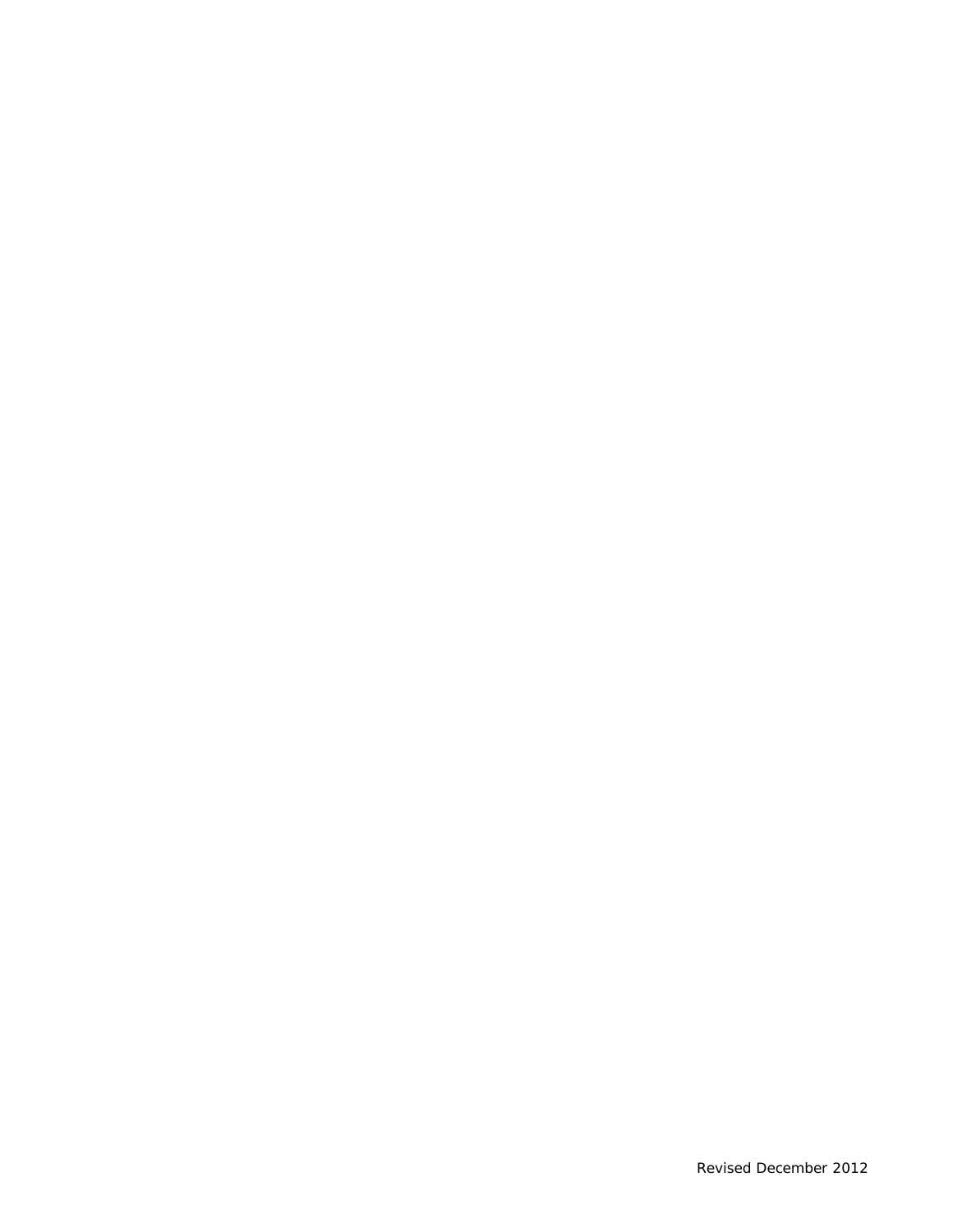## **GENERAL INFORMATION: GUARDIANSHIP, PARENTING, CUSTODY, ACCESS AND CONTACT**

#### *CONTENTS*

*Resolution Services and Court Staff cannot give you legal advice, or predict the outcome of your case. This booklet provides general information only. You should speak to a lawyer for legal advice about your own situation*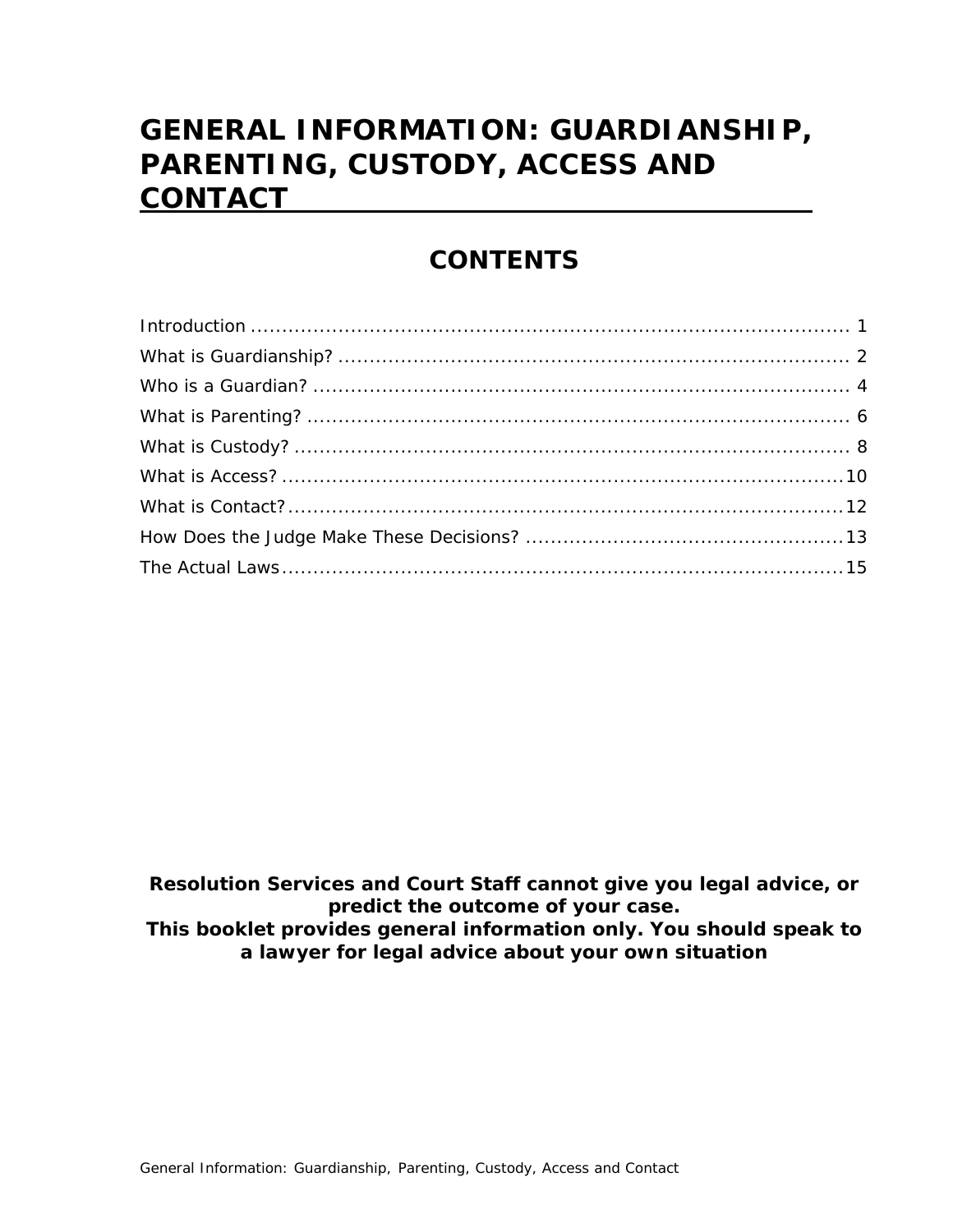#### **These instructions have been prepared for you by Resolution Services. Contact us at:**

**Calgary**  7<sup>th</sup> floor, Calgary Courts Centre 8<sup>th</sup> floor, Brownlee Building 601 - 5 Street SW Phone 403-297-6981

#### **Grande Prairie**

Main Floor, Court House 10260 - 99 St. Phone: 780-833-4234

**Edmonton**

10365 – 97 Street Phone 780-415-0404

#### **Lethbridge**

1<sup>st</sup> Floor, Court House 320 - 4 St. S Lethbridge AB T1J 1Z8 Phone: 403-388-3102

#### **Red Deer**

Main Floor, Court House 4909 - 48 Ave Phone: 403-340-7181

#### **Medicine Hat**

Court House 460 First Street SE Medicine Hat, AB T1A 0A8 Phone 403-529-8716

#### **Outside these centres, call the Resolution Services Contact Centre at 1-855-738-4747**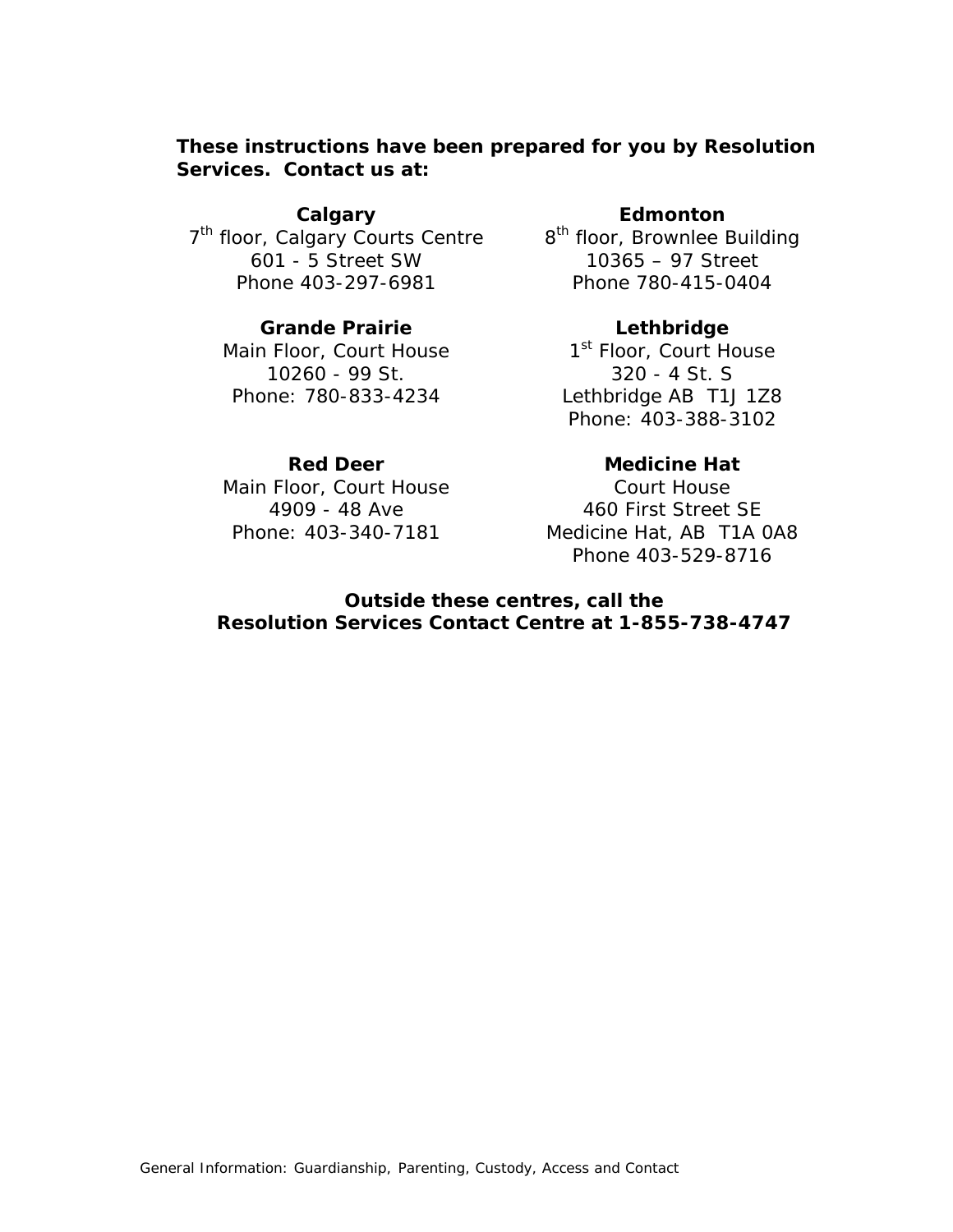#### **Introduction**

If your application deals with guardianship, parenting, custody, access or contact, you should read this booklet before starting to fill out your court forms.

This booklet will give you general information about the law relating to these issues, and the principles applied by the court when deciding matters relating to the care of children. This information is general in nature, and is not intended to be an in-depth discussion of all legal issues relating to children.

We recommend that you speak to a lawyer to find out how the law would be applied to your situation.

If you need further information, please contact the Resolution Services staff. They can answer questions you have about:

- steps for getting or changing a court order or opposing these applications; and
- <sup>o</sup> general information and court procedures for other family law matters.

What do the terms guardianship, parenting, custody, access and contact mean? Simply put, they are legal terms for the various relationships that parents (and sometimes others) have with children.

In Alberta, a child is any person who is under the age of 18. Other provinces have different rules for when a child becomes an adult, but if the child is living in Alberta, it is Alberta's rule that applies.

The laws that discuss these issues in Alberta are *The Divorce Act* and *The Family Law Act*.

*The Divorce Act* applies to parents who are or were married and have started an action under the *Divorce Act*. It continues to apply after the Divorce Judgment has been granted.

*The Family Law Act* applies to everyone else who must make decisions about a child.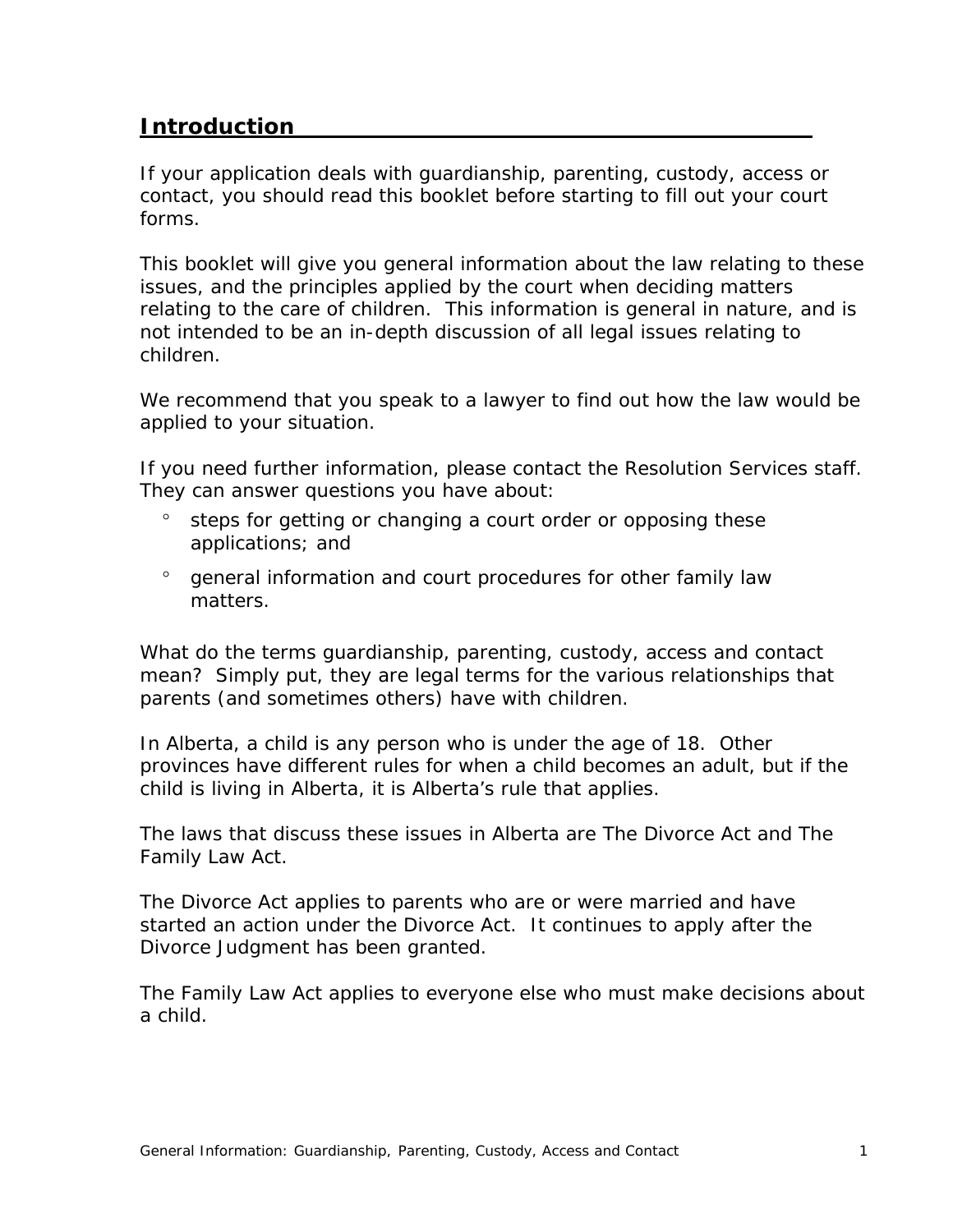#### **What is Guardianship?**

A guardian of a child has certain entitlements (rights), responsibilities and powers with respect to that child.

#### A guardian is **entitled**:

- To be involved in making significant decisions about the child; and
- To have enough time with the child to exercise the powers and responsibilities.

#### A guardian is **responsible**:

- To take care of the child's physical, psychological and emotional development; and
- <sup>o</sup> To make sure the child has medical care, food, clothing and shelter.

#### A guardian has the **power**:

- To make day to day decisions about the child;
- To decide where the child will live;
- To make decisions about education and extracurricular activities;
- <sup>o</sup> To make decisions about the child's cultural, linguistic, religious and spiritual upbringing;
- $\degree$  To decide who the child will live with and/or associate with;
- $\degree$  To decide if the child will work and if so, what kind of work;
- $\degree$  To provide consents where required by law;
- ° To receive and to respond to any notice required by law to be given to a guardian;
- $\degree$  To deal with legal matters on behalf of the child;
- To appoint someone to act on the guardian's behalf in an emergency situation, when the guardian is ill or absent;
- $\degree$  To receive health or educational information about the child;
- To exercise any other power that may be necessary to carry out the guardian's responsibilities.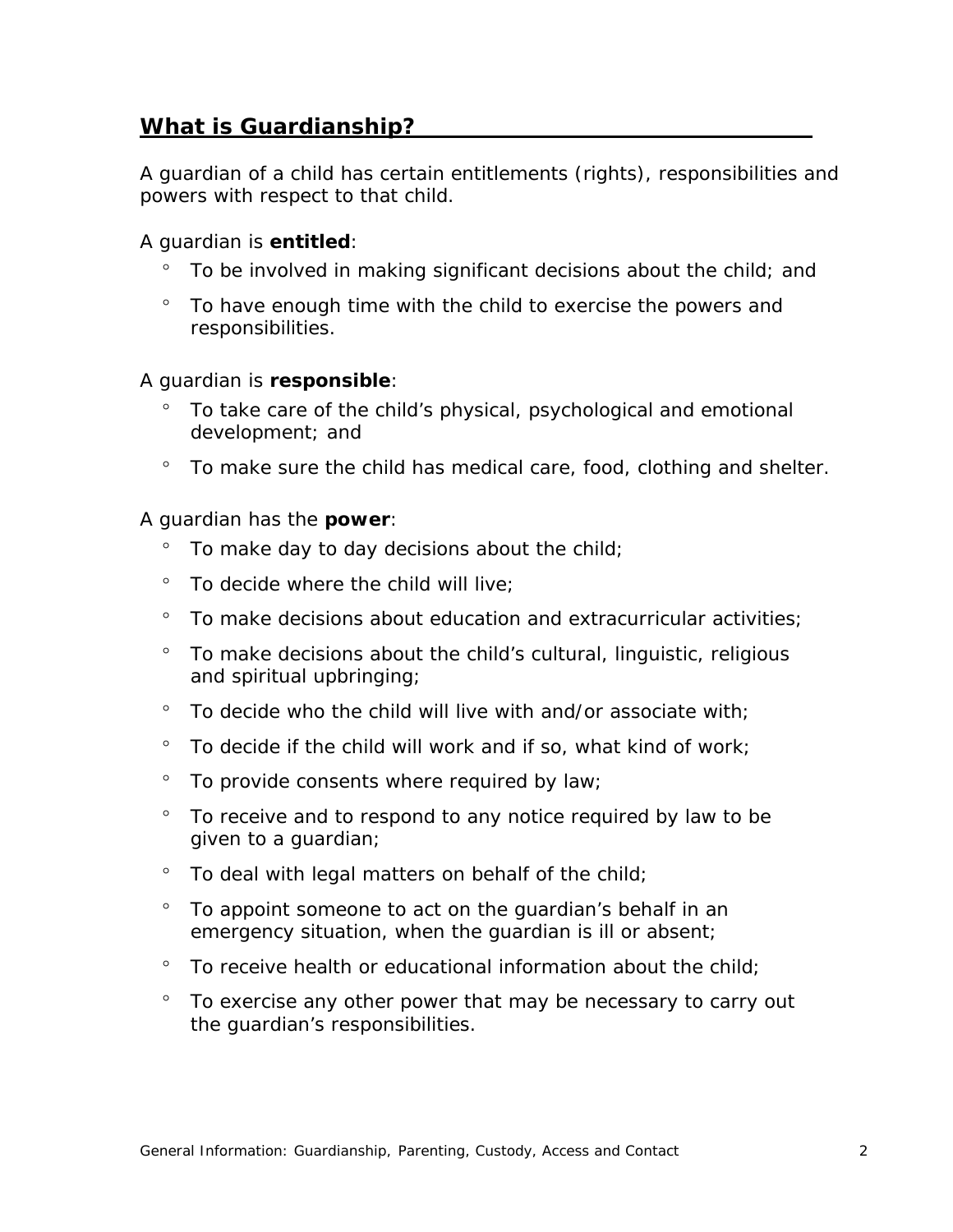The powers that a guardian has are not absolute. They may be limited in three ways:

- There are laws that limit the guardians' powers. For example, even though a guardian has the power to decide about the child's education, there are laws that say that your child must go to school.
- ° If a guardian abandons or neglects their child, then Children and Youth Services may become involved and take steps to remove the children or supervise the guardians.
- <sup>o</sup> If the quardians cannot agree on how the powers and responsibilities will work between them, then the court can make that decision for them in a Court Order, called a Parenting Order or a Custody and Access Order.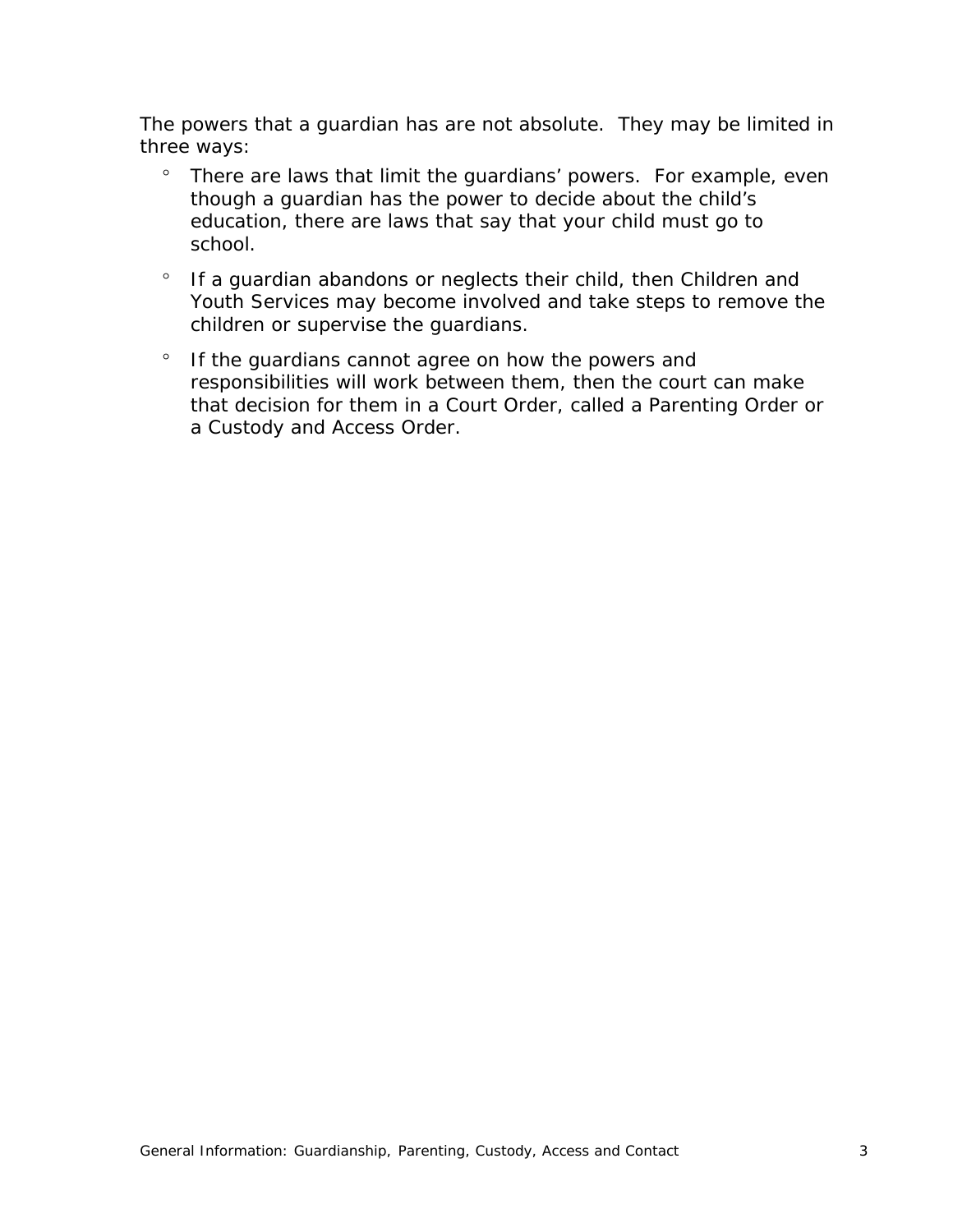#### **Who is a Guardian?**

The *Family Law Act* sets out who is a guardian of a child. Both parents of the child are guardians if:

- $\degree$  They were married to each other at the time the child was born;
- They were married to each other, but divorced less than 300 days before the child was born;
- They lived together for at least 12 months and the child was born while they were living together;
- $\degree$  They lived together for less than 12 months, but were in an adult interdependent relationship, and the child was born during that relationship; or
- <sup>o</sup> They married or became adult interdependent partners after the child was born, but within one year of finding out about the pregnancy or the birth of the child.
- They signed an agreement that they would both be guardians.

#### *Example:*

Sandra and Steve are dating. Sandra becomes pregnant and they decide to live together. Steve moves into Sandra's one bedroom apartment and they share the rent, utilities and groceries. Sandra does Steve's laundry and Steve fixes Sandra's car. They shop for baby items together, and meet each other's parents.

Two weeks after the baby is born, they break up and Steve moves out.

In this case, even though Sandra and Steve did not live together for 12 months, they did have many of the key signs of an Adult Interdependent Relationship:

- <sup>o</sup> They shared expenses.
- <sup>o</sup> They divide household chores.
- <sup>o</sup> They held themselves out as a couple.
- <sup>o</sup> They had an intimate relationship.

For those reasons, the court would likely find that they were in an Adult Interdependent Relationship and that both of them are guardians of the child.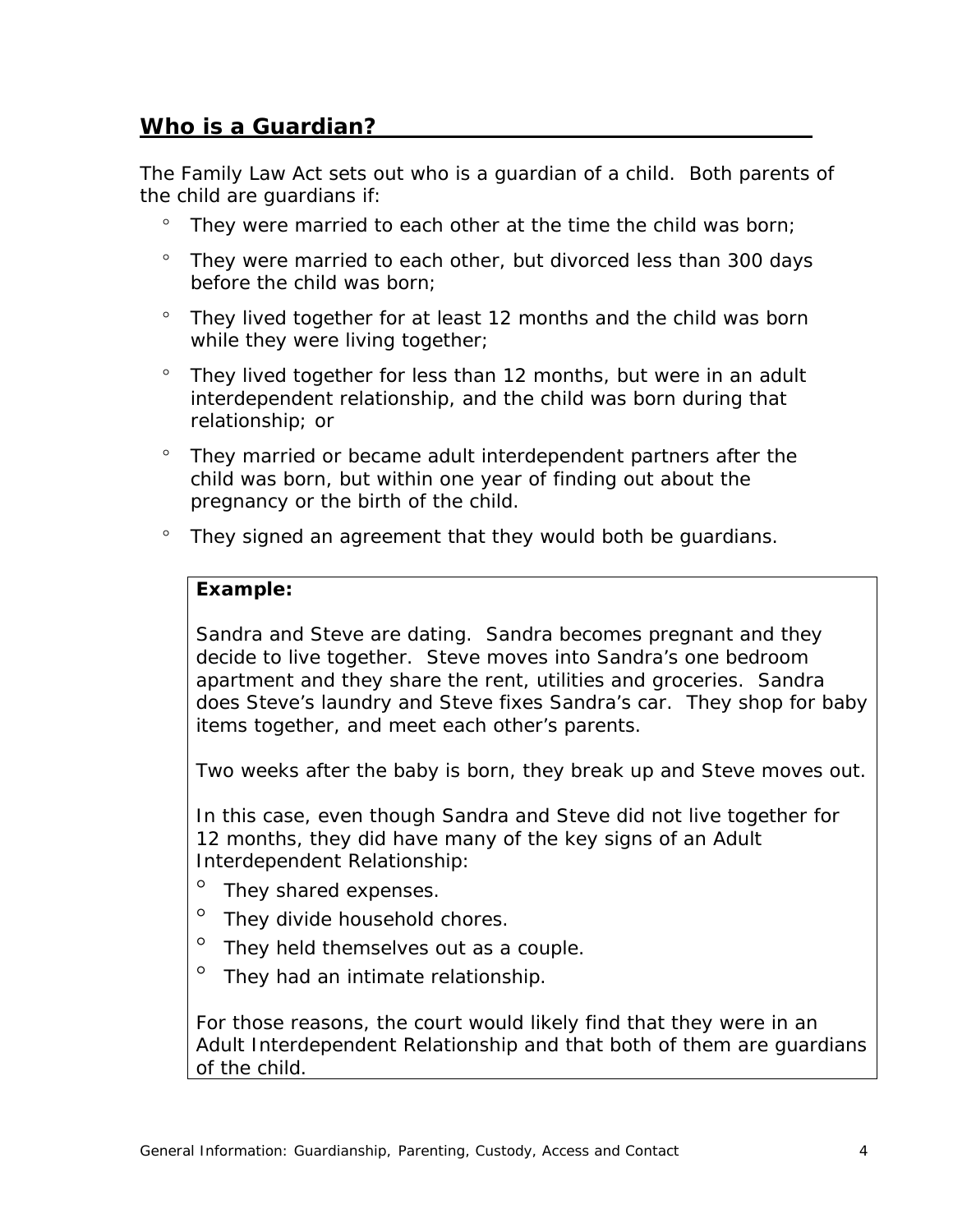If the parents are not living together or married, then a parent is a guardian if that parent has shown an intention to assume the responsibilities of a guardian within one year of finding out about the pregnancy or the birth of the child. Some ways that a parent may show that intention are:

- The parent gives birth to the child.
- The parent voluntarily pays or offers to pay support (other than as ordered by the court) to the birth mother or for the child.
- <sup>o</sup> The parent gives some other kind of support or offers to give such support to the birth mother or for the child.
- The parent shows their intention to assume the responsibility of a guardian in some other way.

#### *Examples:*

Sue and Larry are dating. Sue gets pregnant and they break up before the child is born. Larry buys diapers and formula for the baby and drops them off with Sue whenever he visits the baby.

In this case, Larry would probably be found to be a guardian. Within the first year, he has shown that he wants to assume the responsibility of a guardian by giving non-financial support; and visiting the baby

\* \* \*

Agnes and Herman are dating. Agnes gets pregnant and they break up. Herman is not involved with the baby, but does pay the child support that the court orders him to pay. When the child is a teenager, he runs into Herman and they discover a mutual interest in mechanics. Herman spends a lot of time with the child from then on, and when he turns 16, Herman buys him a car.

In this case, Herman is not a guardian. He has paid child support, but only as ordered by the court, not voluntarily. He has become involved with the child, but it was not within one year of finding out about the child.

The *Family Law Act* also allows the court to make an order appointing someone to be a guardian of a child. That person does not have to be a parent of the child. It is possible for a child to have more than 2 guardians.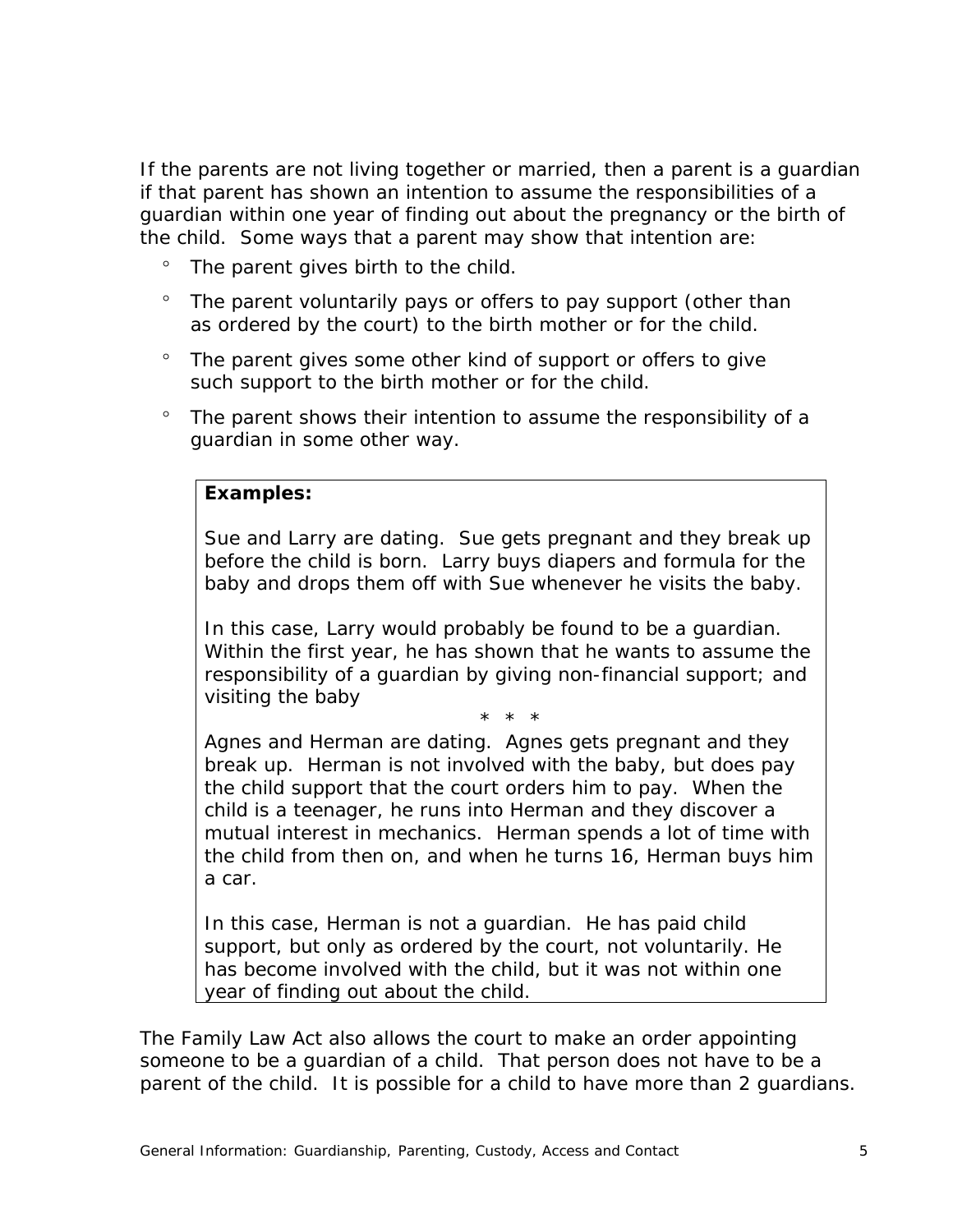#### **What is Parenting?**

"Parenting" is a term in the *Family Law Act* that applies when guardians do not live together. Normally, when guardians live together, they share all of the powers, entitlements and responsibilities for the children. But when they live apart, they must come to terms with how the time with the children will be shared and how decisions will be made.

In some cases, the guardians are able to work things out between themselves with just a verbal agreement. In other cases, they may be able to work things out, but want to formalize the arrangements. They will then enter into a "Parenting Agreement", which is a contract between the guardians that sets out how much time the children will spend with each of them, and how decisions will be made.



#### *Tip:*

Many couples will make use of a mediator to help them reach an agreement. A mediator does not take sides or tell you what to do. Their role is to guide the discussion between you, to help you reach agreement, and to make sure all the bases are covered.

If the guardians are not able to agree, then they can go to court. In that case, the judge will hear from both of them, then will make a decision about the time that the child will spend with each guardian and how decisions will be made. The judge's decision is set out in a Parenting Order.

| $\phi \Leftrightarrow \phi \Leftrightarrow \sigma$ GUARDIANSHIP $\phi \Leftrightarrow \phi \Leftrightarrow \phi$                                                                                                                |                                                                                                                                     |                                                                                                                                         |  |  |  |  |  |
|---------------------------------------------------------------------------------------------------------------------------------------------------------------------------------------------------------------------------------|-------------------------------------------------------------------------------------------------------------------------------------|-----------------------------------------------------------------------------------------------------------------------------------------|--|--|--|--|--|
| Parent 1                                                                                                                                                                                                                        | <b>Both parents</b>                                                                                                                 | Parent 2                                                                                                                                |  |  |  |  |  |
| $\circ$<br>Decide where to live.<br>$\circ$<br>Decide which school to<br>go to.<br>$\circ$<br>Decide about whether<br>or not child can work.<br>$\circ$<br>Make day to day<br>decisions when child is<br>in this parent's care. | $\circ$<br>Consent to medical<br>treatment.<br>$\circ$<br>Attend parent-teacher<br>interviews.<br>$\circ$<br>Decide about religion. | $\circ$<br>Decide about<br>extracurricular<br>(hockey).<br>$\circ$<br>Make day to day<br>decisions when child in<br>this parent's care. |  |  |  |  |  |
| Time with the child:<br>Monday - Friday, except<br>for hockey practices and<br>games.                                                                                                                                           |                                                                                                                                     | Time with the child: Every<br>weekend and takes to<br>hockey practices and<br>games.                                                    |  |  |  |  |  |

#### **Parenting Arrangement:**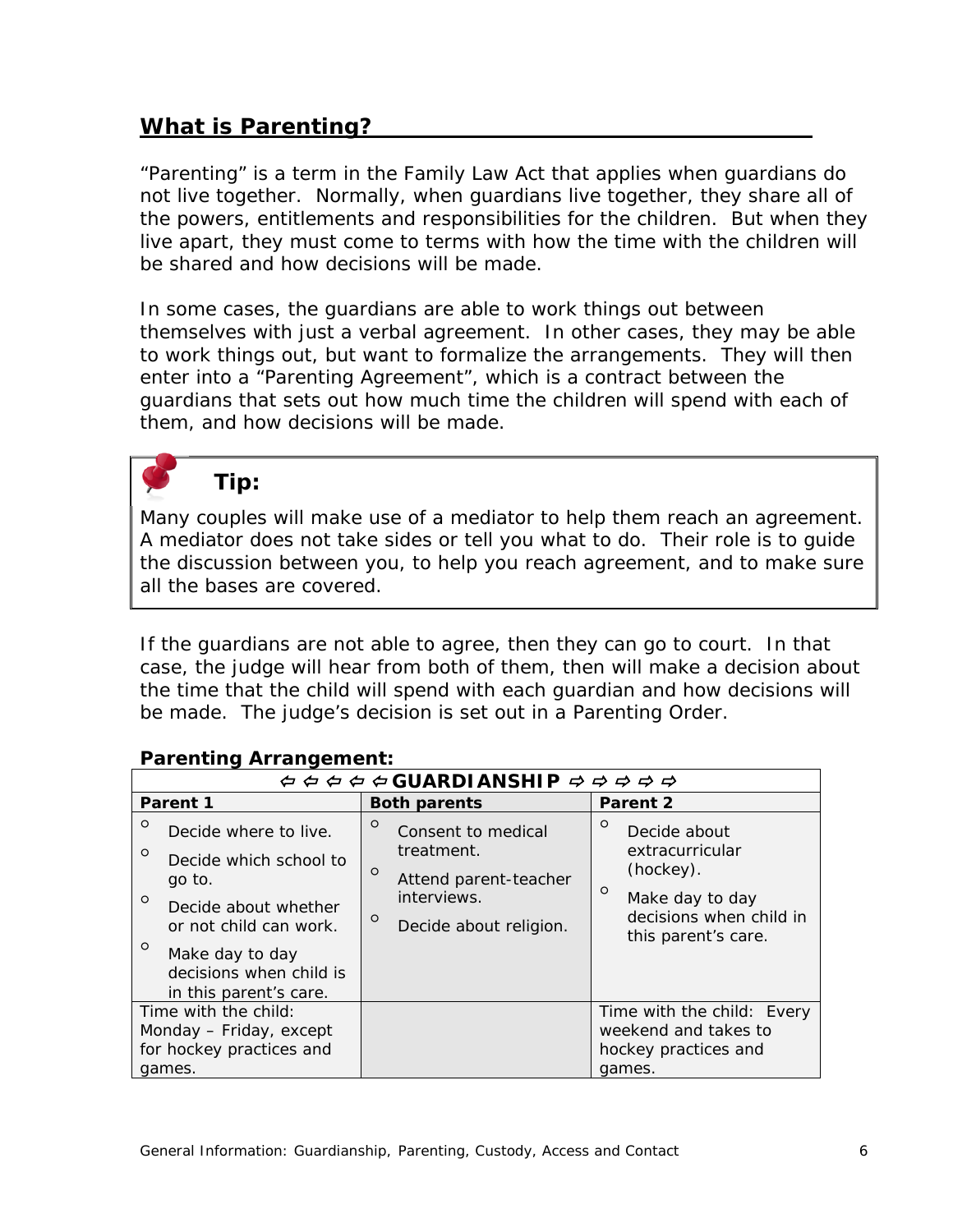

#### *Tip:*

Remember that a parenting order is between guardians, so if a non-parent (e.g. Grandma) is a guardian, they will be a party to the parenting order.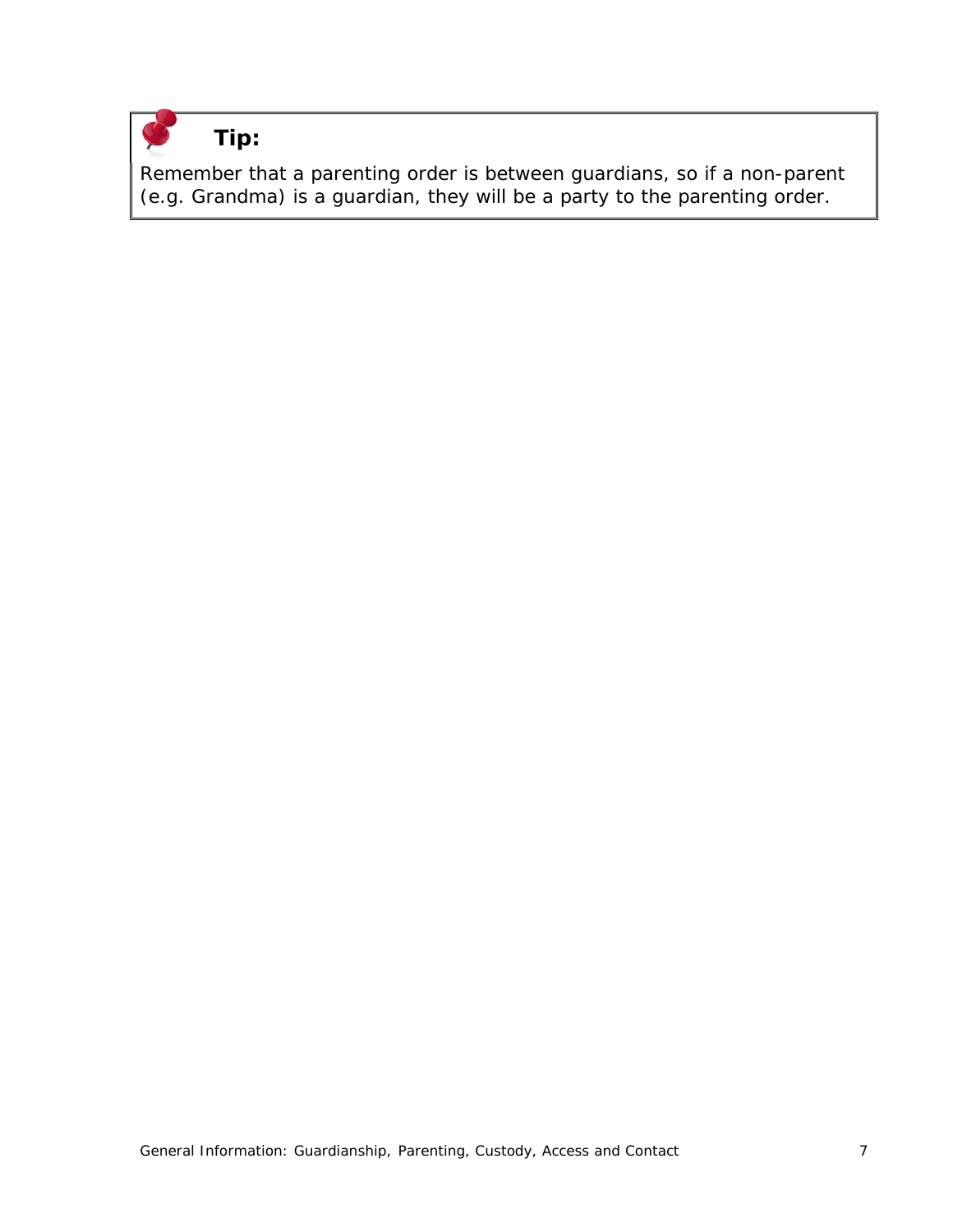#### **What is Custody?**

When parents are married, they are both guardians of their children and share all of the powers, entitlements and responsibilities that are discussed above.

If they separate and file for divorce, the agreement or order that is made will often use the terms "custody" and "access".

If there is no order or agreement in place, then married parents have "joint custody". That means that they make the decisions about the children together and that they are both entitled to spend time with the children.

Often, parents will continue the joint custody in their agreement or order, but will specify with whom the children will live and how the other parent's time with the children will work. The parent with whom the children spend most of their time is said to have "primary care and control" – which means that they make the day to day decisions most of the time. The other parent has "access", which means that they spend time with the children.

| $\phi \Leftrightarrow \phi \Leftrightarrow \sigma$ GUARDIANSHIP $\Rightarrow \Rightarrow \Rightarrow \Rightarrow \Rightarrow$ |                                                                                 |                                                                              |  |  |  |
|-------------------------------------------------------------------------------------------------------------------------------|---------------------------------------------------------------------------------|------------------------------------------------------------------------------|--|--|--|
| Parent 1 has primary<br>care and control                                                                                      | <b>Both parents</b>                                                             | Parent 2 has access                                                          |  |  |  |
| $\circ$<br>Make day to day<br>decisions when child is<br>in this parent's care.                                               | $\circ$<br>Decide where to live.<br>$\circ$<br>Decide which school to<br>go to. | $\circ$<br>Make day to day<br>decisions when child in<br>this parent's care. |  |  |  |
|                                                                                                                               | $\circ$<br>Decide about whether<br>or not child can work.                       |                                                                              |  |  |  |
|                                                                                                                               | $\circ$<br>Consent to medical<br>treatment.                                     |                                                                              |  |  |  |
|                                                                                                                               | $\circ$<br>Attend parent-teacher<br>interviews.                                 |                                                                              |  |  |  |
|                                                                                                                               | $\circ$<br>Decide about religion.                                               |                                                                              |  |  |  |
|                                                                                                                               | $\circ$<br>Decide about<br>extracurricular<br>(hockey).                         |                                                                              |  |  |  |
| Time with the child:                                                                                                          |                                                                                 | Time with the child: Every                                                   |  |  |  |
| Monday - Friday, except<br>for hockey practices and                                                                           |                                                                                 | weekend and takes to<br>hockey practices and                                 |  |  |  |
| games.                                                                                                                        |                                                                                 | games.                                                                       |  |  |  |

#### **Joint Custody Arrangement**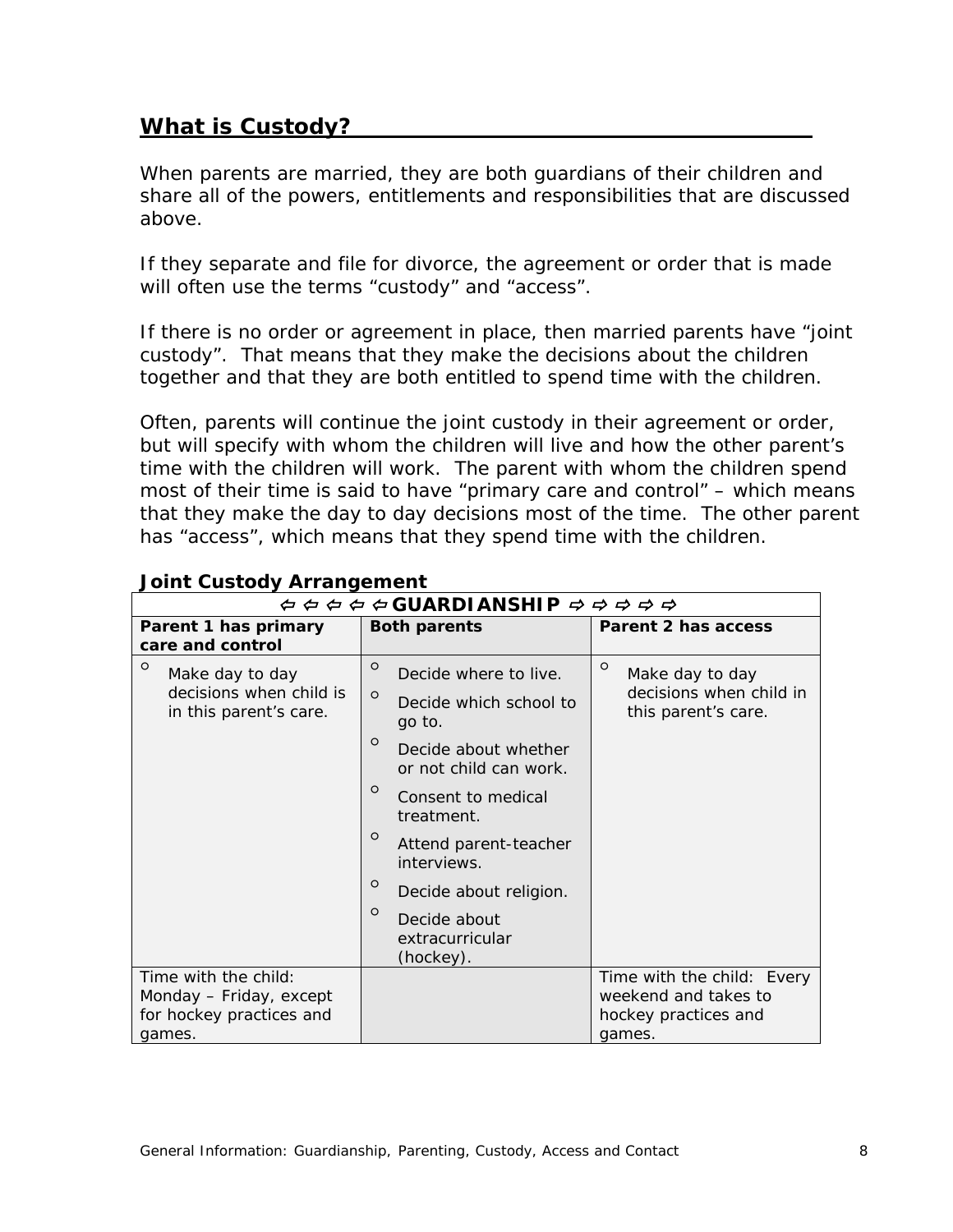The parents may agree or the court may order that one of the parents has "sole custody". This means that one of the parents makes all of the decisions about the children. In most cases, the other parent will still have access.

| $\phi \Leftrightarrow \phi \Leftrightarrow \sigma$ GUARDI ANSHIP $\phi \Leftrightarrow \phi \Leftrightarrow \phi$ |                     |  |                                                                        |  |
|-------------------------------------------------------------------------------------------------------------------|---------------------|--|------------------------------------------------------------------------|--|
| Parent 1 has sole<br>custody                                                                                      | <b>Both parents</b> |  | Parent 2 has access                                                    |  |
| $\circ$<br>Decide where to live.<br>$\circ$<br>Decide which school to<br>go to.                                   |                     |  | O<br>Make day to day<br>decisions when child in<br>this parent's care. |  |
| $\circ$<br>Decide about whether<br>or not child can work.                                                         |                     |  |                                                                        |  |
| $\circ$<br>Consent to medical<br>treatment.                                                                       |                     |  |                                                                        |  |
| $\circ$<br>Attend parent-teacher<br>interviews.                                                                   |                     |  |                                                                        |  |
| $\circ$<br>Decide about religion.                                                                                 |                     |  |                                                                        |  |
| O<br>Decide about<br>extracurricular<br>(hockey).                                                                 |                     |  |                                                                        |  |
| $\circ$<br>Make day to day<br>decisions when child is<br>in this parent's care.                                   |                     |  |                                                                        |  |
| Time with the child:                                                                                              |                     |  | Time with the child: Every                                             |  |
| Monday - Friday, except                                                                                           |                     |  | weekend and takes to                                                   |  |
| for hockey practices and<br>games.                                                                                |                     |  | hockey practices and<br>games.                                         |  |

#### **Sole Custody Arrangement**

Even though one parent has sole custody, they may not be able to make all the decisions about the children on their own. The court order may have terms that restrict their powers. For example, the order may say:

- <sup>o</sup> The custodial parent may not move without the other parent's consent.
- The custodial parent may have to consult the other parent before making decisions.
- The access parent may be allowed to make certain specific decisions.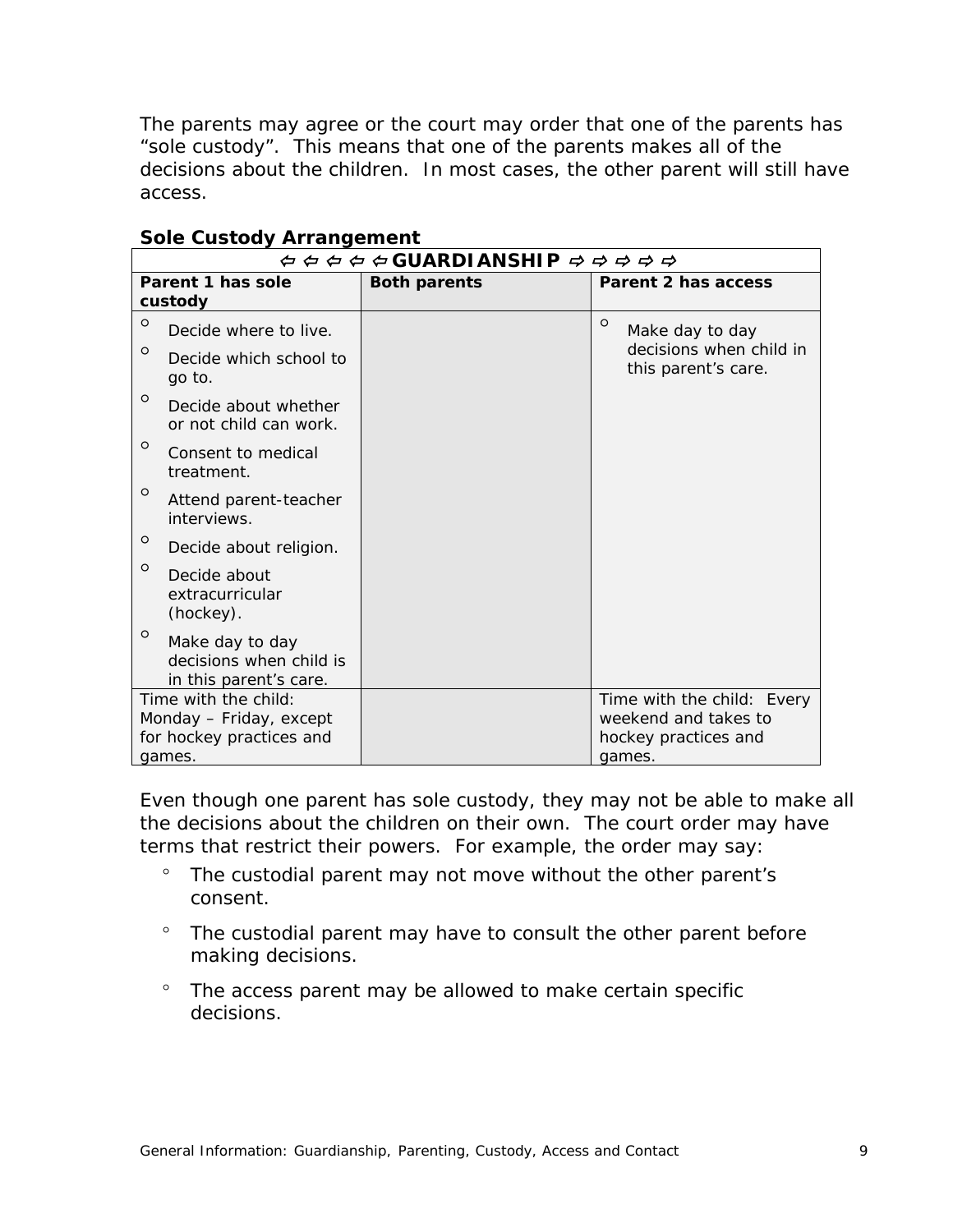#### **What is Access?**

Access is a term used in the *Divorce Act*, so, in Alberta, it will only apply to divorcing or divorced parents.

Access refers to the time that the parent without custody (or primary care) has with the children.

If the other parent has sole custody, then the access parent has only the right to make day to day decisions for the children when they are in their care. For example, the access parent can decide what meals to serve or what activities the children will do, but may not make decisions on medical care or schooling.

If the two parents have joint custody, then the access parent has the right to make day to day decisions for the children when they are in their care, and also to participate in the major decisions about the children.

Many court orders or agreements will simply say that the access parent has "reasonable" or "generous" or "liberal" access. What does that mean?

Simply put, it means that the access arrangements are flexible, and that the parents are to work together to create a schedule that they both can accept. If this kind of arrangement does not work, they parents can create or the court can order specified access.

Specified access means that the days and times of the access visits are spelled out in the agreement or order. Sometimes only some of the days and times are spelled out, and the rest left as reasonable access. Other times, the order or agreement will be specific as to every access visit over the course of the year.

#### *Example of a Specified Access Order:*

The Respondent shall have access to the children as follows:

- In every 14 day period, from Tuesday after school until Wednesday morning, then from Friday after school until Sunday noon, then from Thursday after school until Friday morning, with the first such 14 day period to commence Monday, September 6, 2010.
- ° In the event that the Respondent's weekend falls on a long weekend, then the access shall be extended to Monday at noon.
- The regular access schedule shall be suspended during the Christmas vacation, Spring Break vacation and summer school vacation times.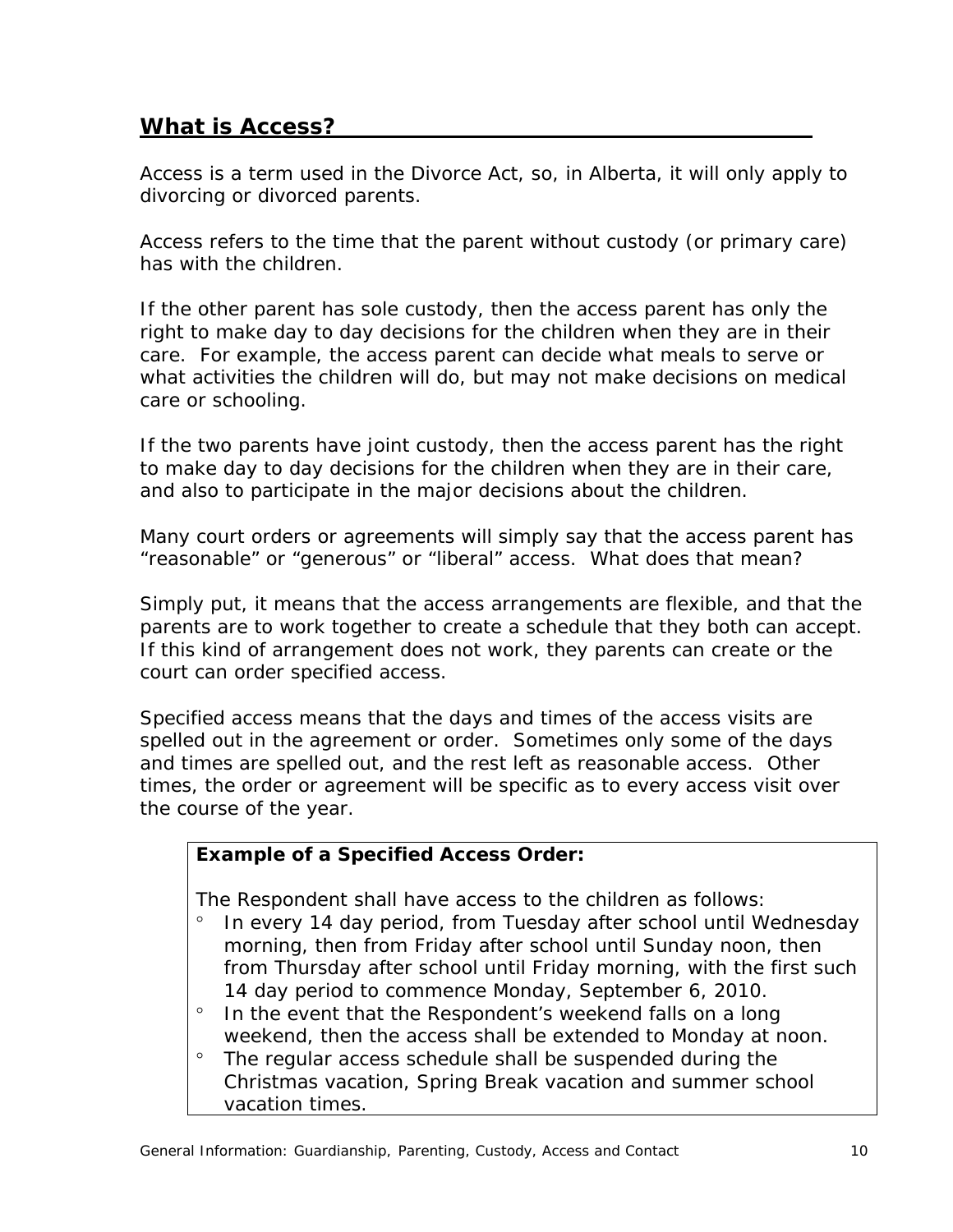- Christmas school vacation shall be divided between the parties so that the Respondent has the children for the first half of the vacation (including Christmas Day) in even numbered years, and the second half of the vacation (not including Christmas Day) in odd numbered years.
- ° The Respondent shall not have access to the children during Spring Break, as the children routinely spend that time period with the maternal grandparents.
- <sup>o</sup> Summer school vacation shall be divided between the parties so that they each have the children for two – 2 week periods. The Respondent shall provide the Applicant with his summer vacation schedule by May 1 of each year. If the parties cannot agree with respect to the division of the summer vacation period, then they may return to Court for a further Order.

An access order or agreement can also have conditions or restrictions. Some examples:

- ° If the access parent has an alcohol problem or uses illegal drugs, the order may say that they cannot have use alcohol or illegal drugs within a certain time before the access visit or during the access visit.
- $\degree$  If the child has health problems that make it difficult to be around cigarette smoke, the order may say that the access parent must make sure that no one smokes around the child.
- $\degree$  If the access parent is not set up to properly care for the child, the order may say that they cannot have overnight access until they have a bed for the child.
- $\degree$  In extreme cases, the order may say that the access must be supervised.

*Tip:*

Remember that custody and access orders are only made under the *Divorce Act*. In all other cases, the Order will be called a Parenting Order.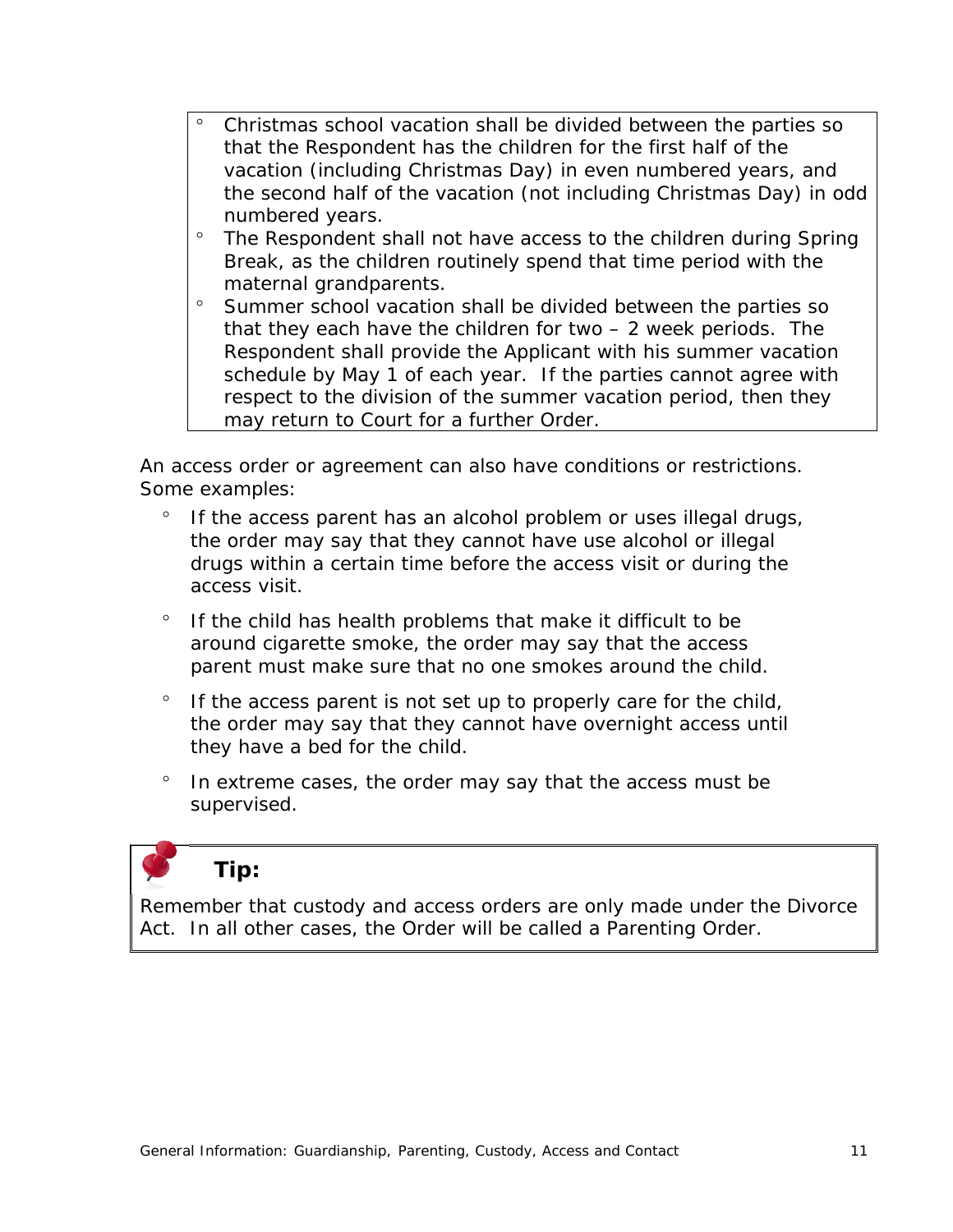#### **What is Contact?**

If you are not a guardian of a child, but want to be able to spend time with the child, you can apply for Contact.

Contact means simply that you can spend time with the child. That time may be in person, or by telephone or by mail or e mail. You would have no decision making powers with respect to the child.

In most cases, a person applying for Contact must go through two court applications.

First, they must ask for "leave to apply". When deciding whether or not to grant leave to apply, the judge will look at the relationship that the person has had with the child and whether or not the person actually needs a court order to allow them to spend time with the child.

If the judge grants leave to apply, then the person must make a second application to the court for the contact order.

Before granting a contact order, the judge must be satisfied that:

- contact between the child and the person is in the child's best interests;
- <sup>o</sup> the child's physical, psychological or emotional health may be put in danger if the contact is denied; and
- <sup>o</sup> the quardians' denial of contact is unreasonable.

In some cases, the person wanting contact is allowed to skip the application for leave, and go directly to the contact application. These cases are:

- $\degree$  a parent of the child. (This would be the case where the parent is not a guardian.)
- someone who was married to or in an Adult Interdependent Relationship with the guardian and stood in the place of a parent to the child. (i.e. a step-parent)
- $\degree$  a grandparent who has had a relationship with the child, but has now been cut off from the child because the parents have separated or because one of the parents has died.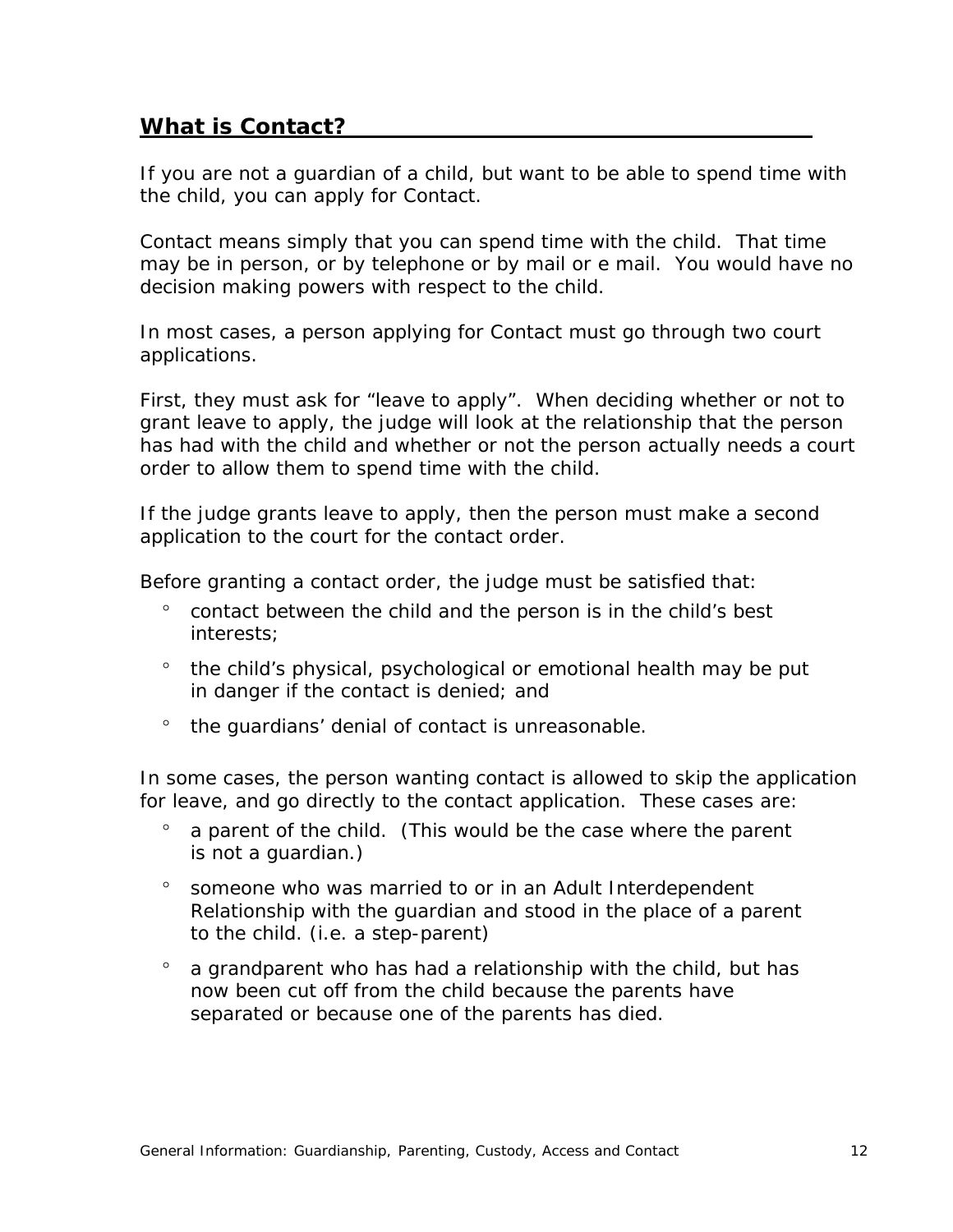#### **How Does the Judge Make These Decisions?**

It is always best if the parents (or guardians) can make decisions about the care of their children themselves. They are the ones that know and love their children, and in most cases, are able to do what is best for their children.

In some cases, parents cannot agree, and must ask the court to decide for them. In that case, the judge must decide, based on the best interests of the children.

The *Family Law Act* sets out some tools for the judge to use when deciding what is in the child's best interests. Most importantly, the judge must make sure to protect, as much as possible, the child's physical, psychological and emotional safety.

When making a decision, the judge must look at these factors:

- the child's physical, psychological and emotional needs;
- ° the child's need for stability;
- $\degree$  the child's age and stage of development;
- ° who has been caring for the child up to now;
- $\degree$  the child's heritage (i.e. their language, culture and religion);
- $\degree$  what the child wants (so long as it is not going to hurt the child to ask them that);
- <sup>o</sup> the plans each person has for caring for and raising the child in the future;
- <sup>o</sup> any family violence;
- $\degree$  how strong the relationship is between the child and each party;
- <sup>o</sup> the child's relationships with other people in the household and in the child's life;
- $\degree$  the ability of each party to properly care for the child;
- how cooperative each party will be when it comes to communicating with the other;
- $\degree$  what each of the parties wants to happen;
- the benefit to the child in developing and/or maintaining a relationship with each of the parties;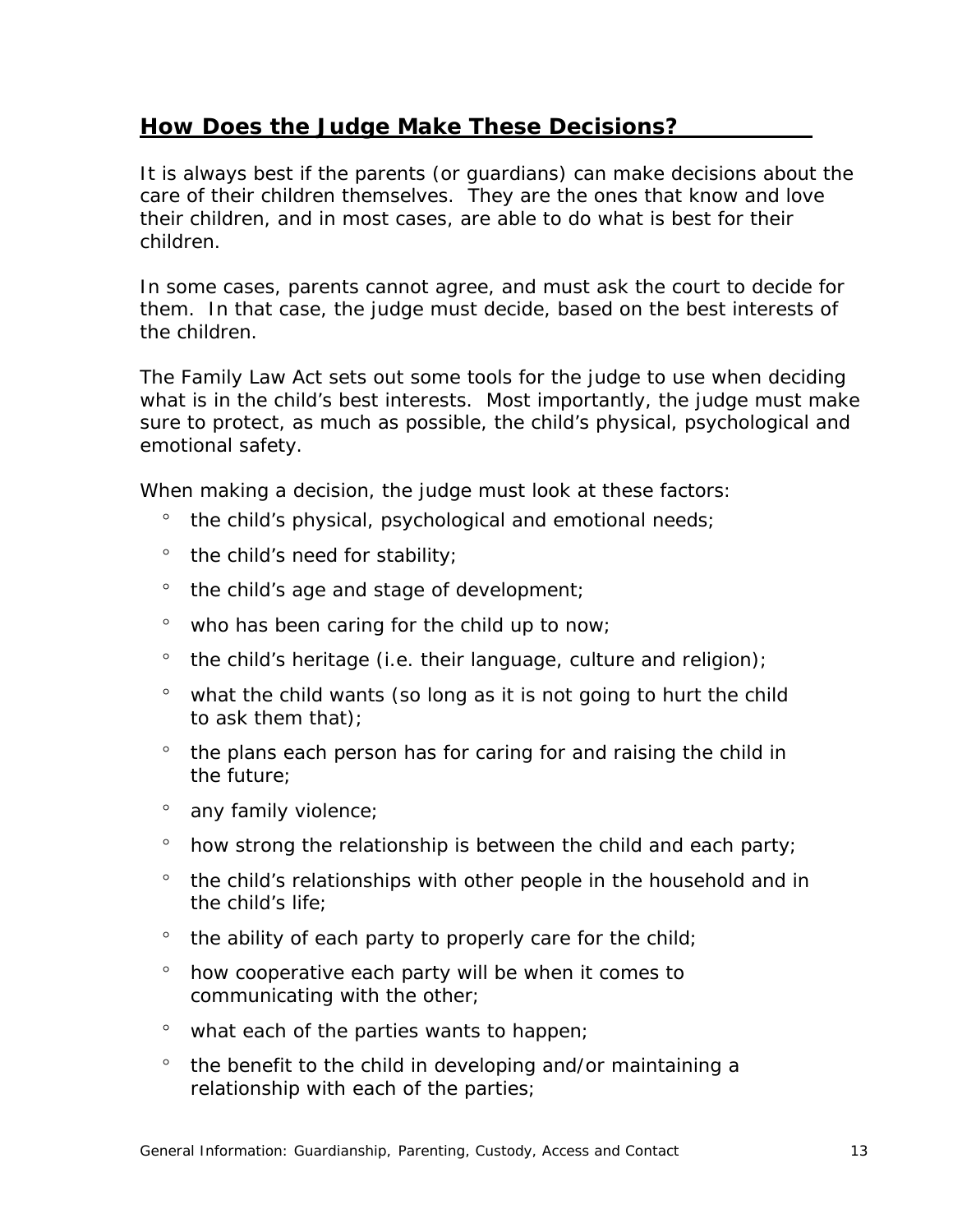- how well each of the parties will exercise the powers, entitlements and responsibilities of a guardian; and
- <sup>o</sup> any criminal charges or convictions.

## *Tips:*

- Once a court order is made, you must obey it. In many cases, parents will, over time, come to different agreements with respect to their time with the children or how decisions will be made. So long as both of you agree, this is fine, but the court order is still there, and either one of you are allowed to insist that you both go back to those terms.
- Parenting or custody orders are not meant to last until the child grows up. The arrangements that are made when a child is a toddler will not work once they start school, and when they become a teenager, time with their friends is often more important to them than time with their parents. At the same time, parents may change jobs, move or otherwise need to change the parenting schedules. If circumstances change, you can change your parenting or custody order. If you agree, you can write up a consent order, and ask a judge to sign. If you can't agree, you will make a court application and the judge will decide for you.
- Sometimes the children will not want to follow the court order. In those cases, it is up to you to make sure that they do, the same way you make sure they go to school or to the dentist, even if they do not want to. However, if you believe that it is not in their best interests to spend time with the other parent, then you may want to go back to court and ask to change the order.
- Parenting, custody or contact orders end once the child turns 18.
- Many people believe that once a child reaches a certain age, they can decide themselves where they want to live. This is not true. Until the child turns 18, the decision is made by the parents or the court. Having said that, the *Family Law Act* says that the court must take the child's wishes into account, and the older the child is, the more weight the court will give to the child's wishes. But the decision / court application is always made by the parents – never the child.